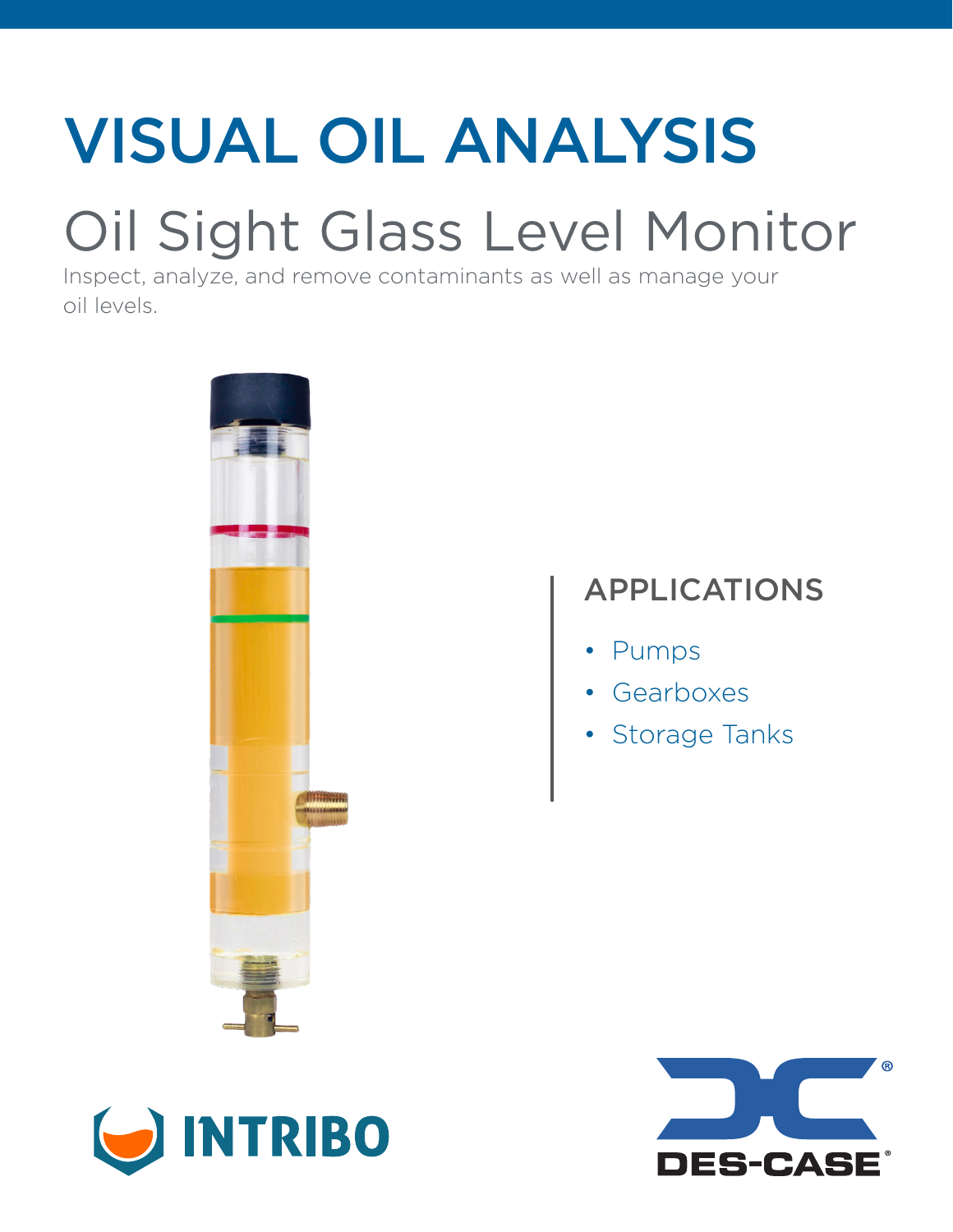## Overview

### Oil Sight Glass Level Monitor:

Key Benefits

- 360° view of oil clarity and color
- Monitor oil level
- Attaches to machine drain ports
- Detect accumulation of water and contaminants

### The Overview:

The Oil Sight Glass Level Monitor (OSGL) allows you to view oil color, clarity and accumulation of water or other contaminants while monitoring the level of the oil in the reservoir. It is available in multiple lengths ranging from 3" to 24" to correspond to the distance from the oil reservoir access port and the maximum height the oil will reach. A dual port version is available with a second 3/8" NPT port opposite the installation nipple to allow the installation of a sampling tube to draw representative oil samples without pulling outside contaminants.

### By the Numbers:

1–Des-Case ND-2 Breather

- 2–Length of Level Monitoring Area
- 3–Idle/Maximum Oil Level Marker
- 4–Running/Minimum Oil Level Marker
- 5–3/8" NPT Port (dual port models available)
- 6–Water Accumulation Area
- 7–1/4" Brass Drain Valve
- 8–Overall Length of Acrylic Bottle